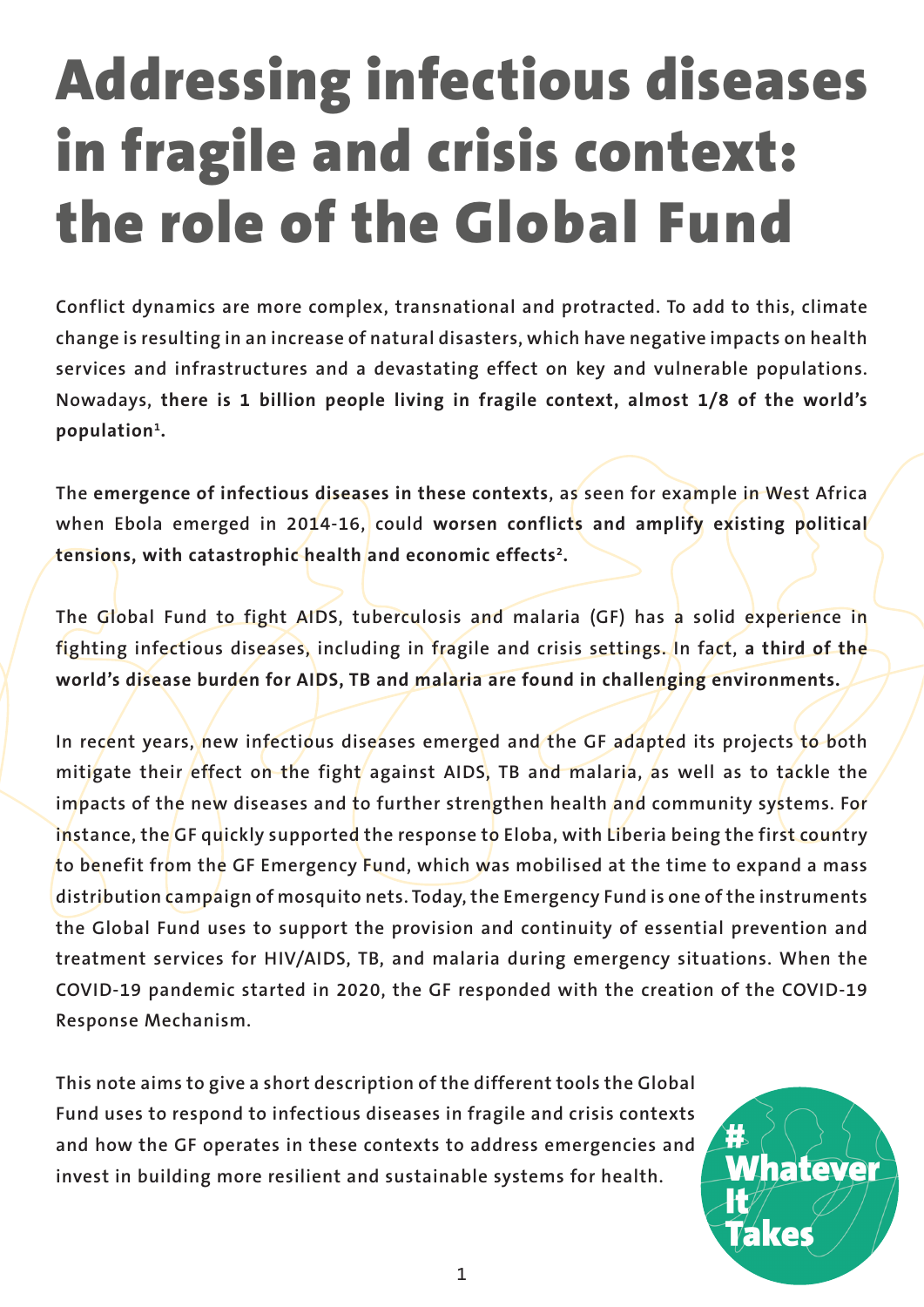## **The Global Fund Emergency Fund**

The **Emergency Fund seeks to provide quick access to funds and greater flexibility** to enable the Global Fund to support the provision and continuity of essential prevention and treatment services for HIV/ AIDS, TB, and malaria during emergency situations<sup>3</sup>. The Emergency Fund is shortterm and time-bound (up to 12 months<sup>4</sup>) and can support, for instance, refugees and migrants, earthquake affected populations, and displaced populations due to natural disasters or violent insurgencies. Up to date, US\$73 million has been approved through this instrument.



#### **US\$15 million Emergency Fund to Ukraine**

The US\$15 million Emergency Fund will support the continuity of HIV and TB prevention, testing and treatment services in the regions affected by the Ukrainian military conflict. This is on top of the US\$119.4 million allocated to Ukraine to support the fight against HIV and TB in the country over the 2020-2022 period, and of the US\$46.6 million granted for the COVID-19 response since the pandemic broke out. The targeted populations are in government-controlled areas and in non-government-controlled areas, in both civilian and penitentiary sectors, and include internally displaced persons and hard to reach communities, who are vulnerable to treatment interruption.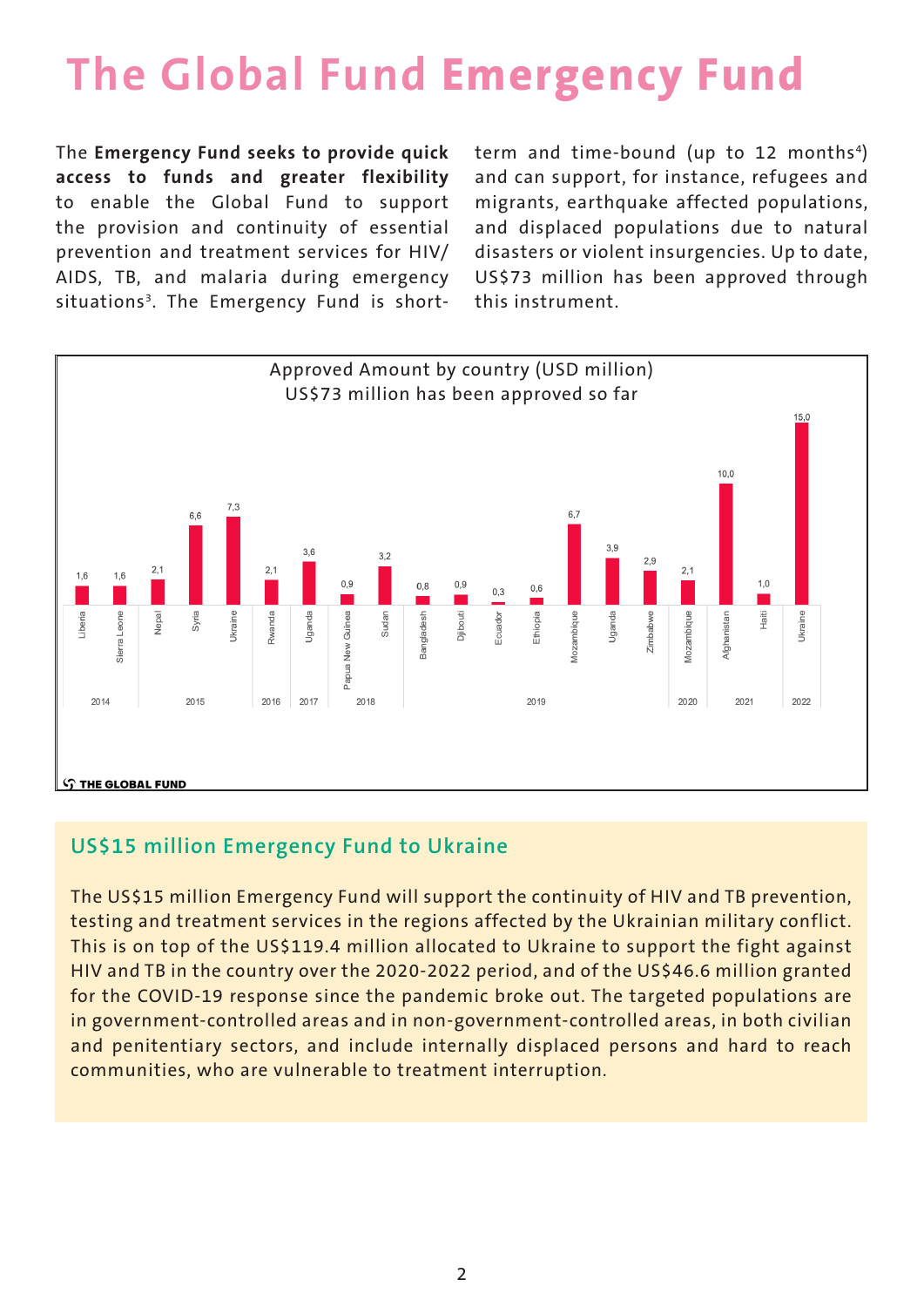## **The Global Fund COVID-19 Response Mechanism (C19RM)**

COVID-19 is having a catastrophic impact on the most vulnerable communities around the world and has set back on decades of progress in the fight against HIV, TB and malaria. To address this new pandemic, the GF created the COVID-19 Response Mechanism (C19RM). As of 31 March 2022, **C19RM had mobilised US\$3,369 million to 124 applicants, mainly to reinforce national COVID-19 responses, but also for urgent improvement to health and community** 

**systems, and to mitigate the impact of COVID-19 on HIV, TB and malaria5.**

Today, the Global Fund is the primary channel for providing grant support to lowand middle-income countries for COVID-19 tests, treatments (including medical oxygen), personal protective equipment (PPE) and critical elements of health system strengthening<sup>6</sup>.

#### **Reinforcing the National COVID-19 Response in Uganda**

In Uganda, funds from C19RM focused on a comprehensive support to national response which allowed the country to timely address biomedical as well as community priorities. The Global Fund supported a timely response to community needs: differentiated service delivery model including home delivery of medicine/basic packages to key populations

during lockdown period. C19RM funds also provided legal and social support to victims of human rights incidents. Thanks to this support, Uganda is currently focusing on strengthening its health system with improved oxygen supply systems, surveillance and expansion of lab systems. Moreover, large quantities of PPE from GF allowed for the continuation of service provision not only for HIV, TB and malaria, but beyond as well as for continuous supply of diagnostics.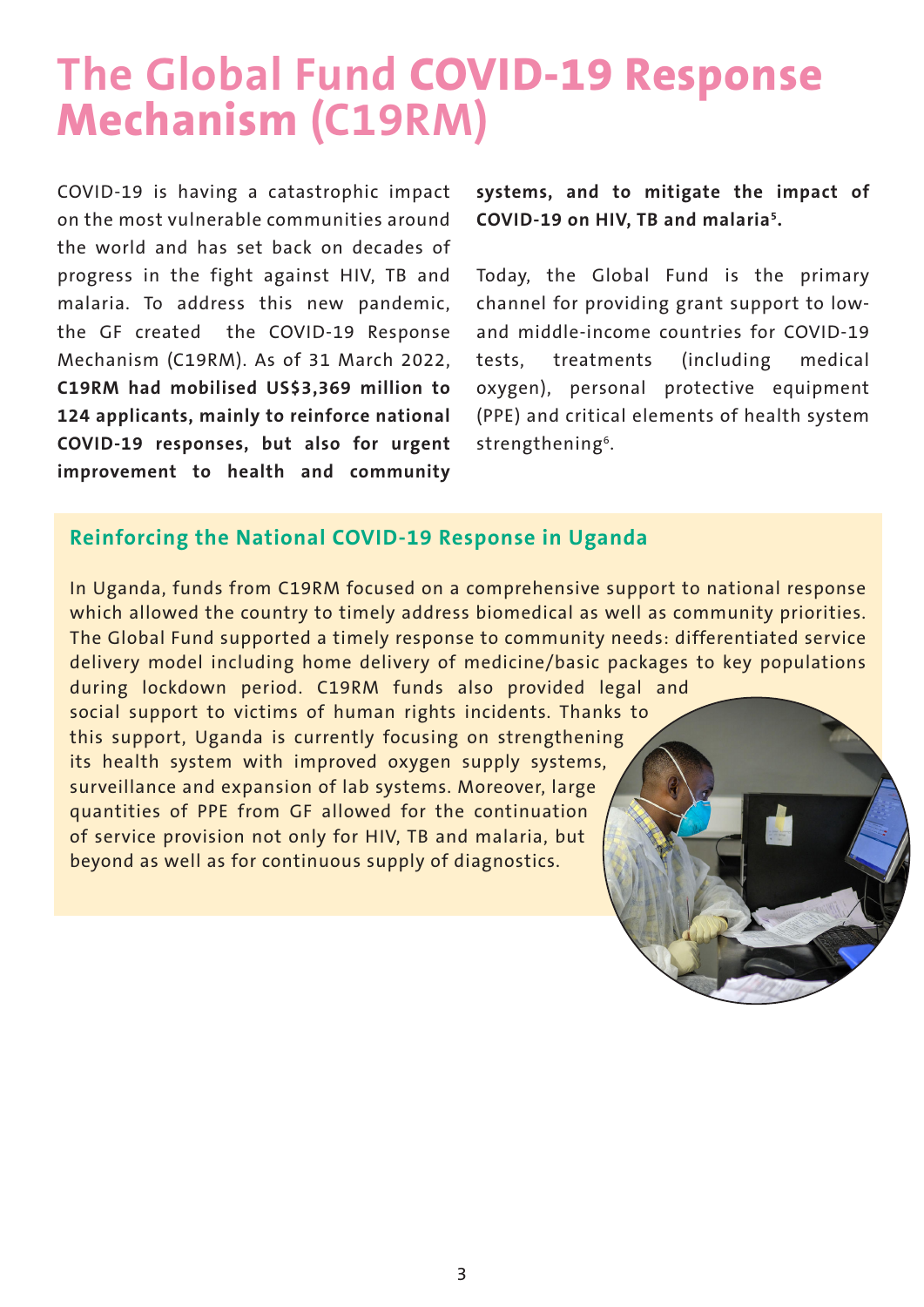# **The Global Fund Challenging Operating Environments (COEs) Policy**

Challenging Operating Environments (COEs) refer to countries as a whole, but also to unstable parts of countries or regions, characterised by weak governance, poor access to health services, and man-made or natural crises. COE countries need tailored approaches to respond to quickly evolving country contexts in a timely manner and improve grant implementation.

COEs are particularly critical to the Global Fund mission and objectives as **they account for a third of the global disease burden for HIV, TB and malaria, and for a third of Global Fund investments.** Programmatic challenges in COEs require a differentiated approach to increase health impact, blending

development and humanitarian approaches. Global Fund investments in COEs aim to increase coverage of HIV, TB and malaria preventive and therapeutic services, to reach key and vulnerable populations, and to save lives. Investments in COEs also aim to build resilience through stronger community and health systems; and to address genderrelated and human rights barriers to services. During emergencies, the scope of Global Fund investments may be more limited, aiming to provide continuity of treatment and essential services for people affected by the three diseases, as well as to prevent and contain outbreaks.

#### **COEs make up about 30% of the Global Fund** allocation



The approach for managing COE portfolios is guided by **three principles** with the aim **to maximise access to essential services and/or coverage.** First is **flexibility,** the grant is tailored to each context to

increase impact through enhanced grant design, implementation, management and assurance. They should allow for greater responsiveness and timeliness of GF investments, reduce administrative burden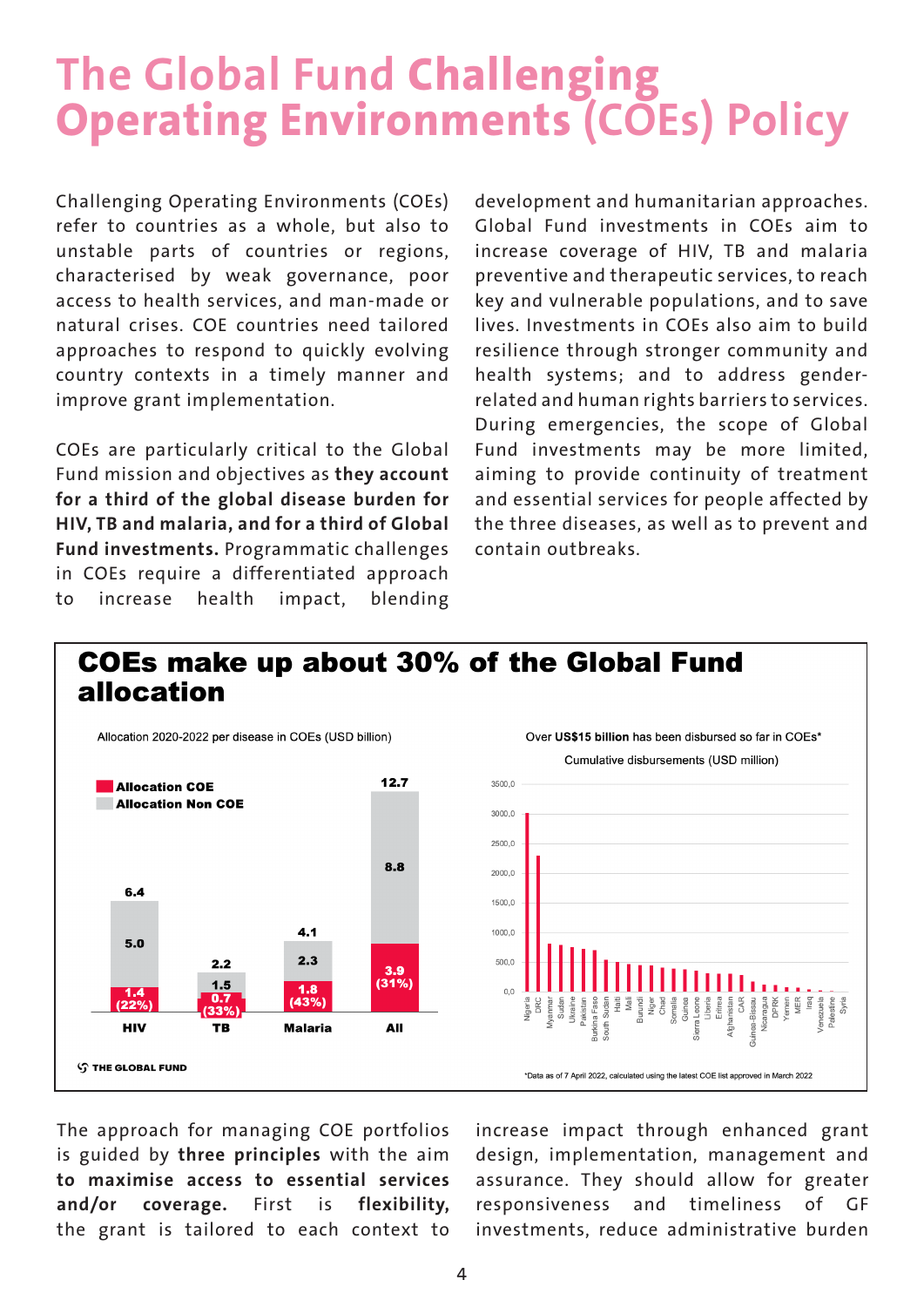for implementing partners and Country Teams, and facilitate more effective service delivery to populations in need. The second principle is **partnerships**, the Global Fund optimises the types of partners in COEs to address implementation weaknesses and strengthen grant performance. Given that the GF does not have in-country presence, operational collaboration with development, humanitarian, private sector and nontraditional partners are essential for impact especially in COEs. And lastly, **innovations**  by encouraging new approaches throughout the grant cycle in order to maximise results in COEs.

#### **Partnership with humanitarian NGOs and adapting implementation to the COE context**

Mali is a low-income country with a population of around 20 million. Since 2012, there have been numerous strikes, coups, regional conflicts and full-scale civil wars. Around 39% of the population (7.9 million) are affected by these crises in the northern and central regions. Most activities that were planned in hard to reach / conflict affected areas were not implemented due to limited access and low-risk appetite. To address these challenges, the Global Fund partnered with INGOs in these areas to leverage their expertise and network. INGOs are close to the target populations, agile and already well established and respected in communities in hard-to-reach and conflict areas. Furthermore, most health services in these regions operate primarily through humanitarian organisations. This partnership allowed the Global Fund to increase the coverage of their funded services and continue to provide vital services through partners that are implementing activities aimed at reducing the impact of delays in reaching the HIV and TB indicators.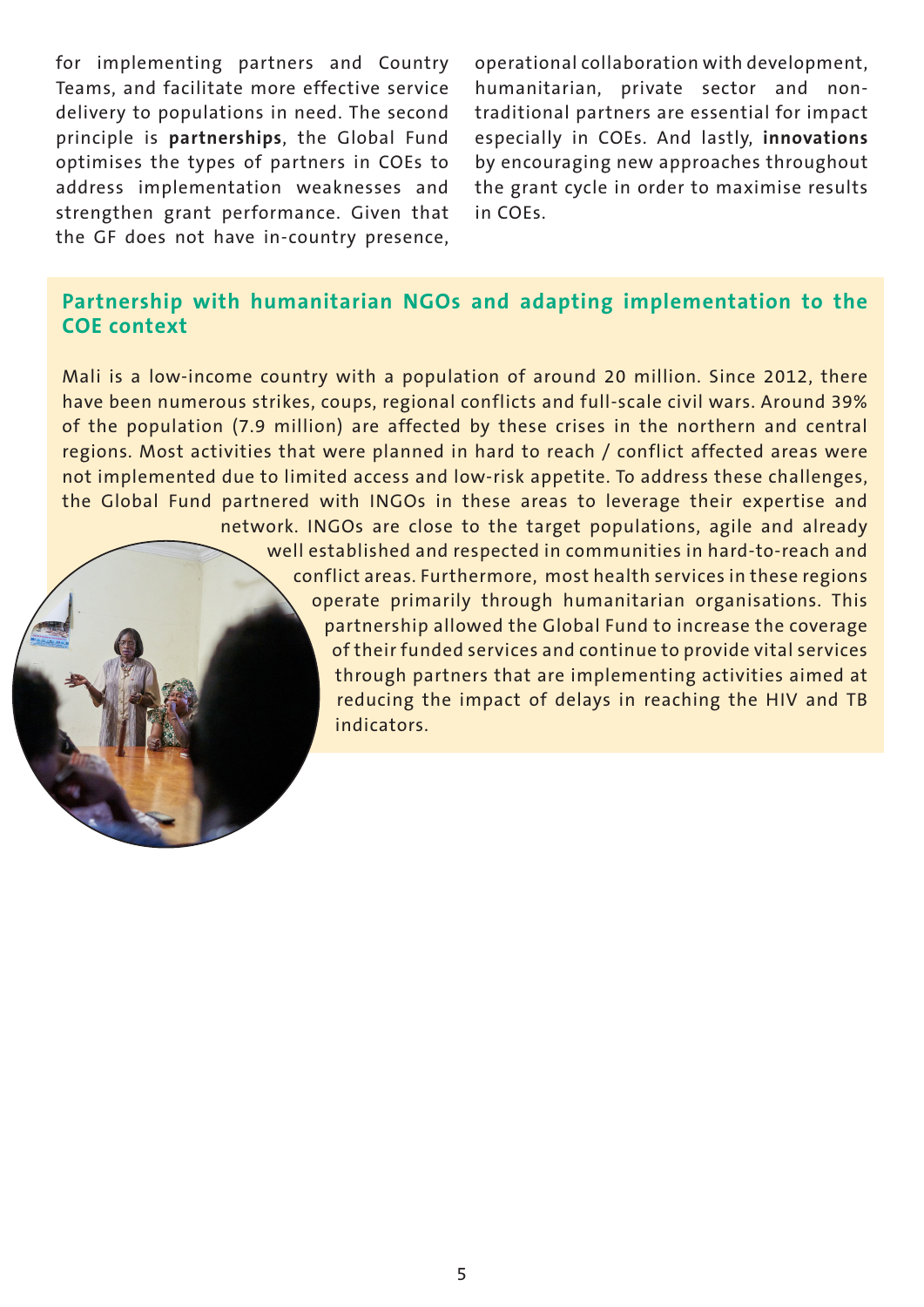### **Investing in health system strengthening to increase resilience**

The Global Fund was set up to fight HIV, malaria and TB, but recognising that investing in health systems would support the achievement of its core mandate, it first affirmed its commitment to investing in building resilient and sustainable systems for health (RSSH) in its 2017-2022 strategy, which was further stressed it in its new strategy for 2023-20287.

With EUR 1 billion invested per year, which represents nearly one-thrid of its annual resources, the **Global Fund is the largest multilateral provider of grants to build resilient and sustainable health systems8**. These include: improving procurement and supply chains; strengthening data systems and data use; building an adequate health workforce; strengthening community responses and systems; and promoting more integrated service delivery so people can receive comprehensive care throughout their lives.

RSSH investments aim to support countries to strengthen and expand the capacity of health systems to address health issues in a sustainable, equitable and effective manner, including for AIDS, TB and malaria. They also aim to enable countries to prepare for, and cope with, any potential new pandemic. RSSH investments create resilience, sustainability, and promote the achievement of universal health care.

The Global Fund's new Strategy also has pandemic preparedness as an evolving objective, providing the necessary flexibility to complement other agencies and initiatives that are currently being discussed. **The GF is uniquely positioned to support low- and middle-income countries to reinforce their health systems' preparedness since it is already heavily investing in the same key components to make health systems resilient and sustainable.** The GF can support countries to build multi-pathogen capabilities and surge capacity on top of ongoing diseasespecific investments, enabling them to build pandemic preparedness on a marginal cost basis, rather than as a separate – and more expensive – silo.

#### **Investing in RHHS in Democratic Republic of the Congo**

In DRC, RHHS investments include training and supporting health workers, strengthening health information systems, building strong supply chains and procurement processes, and strengthening community-based health networks. In 2021, GF investments allowed the country to strengthen its disease surveillance system with 2,800 health centers equipped with tablets for online disease outbreak reporting, including for COVID-19 cases. Over 800 health workers were trained in strengthening the quality of front-line health care services9.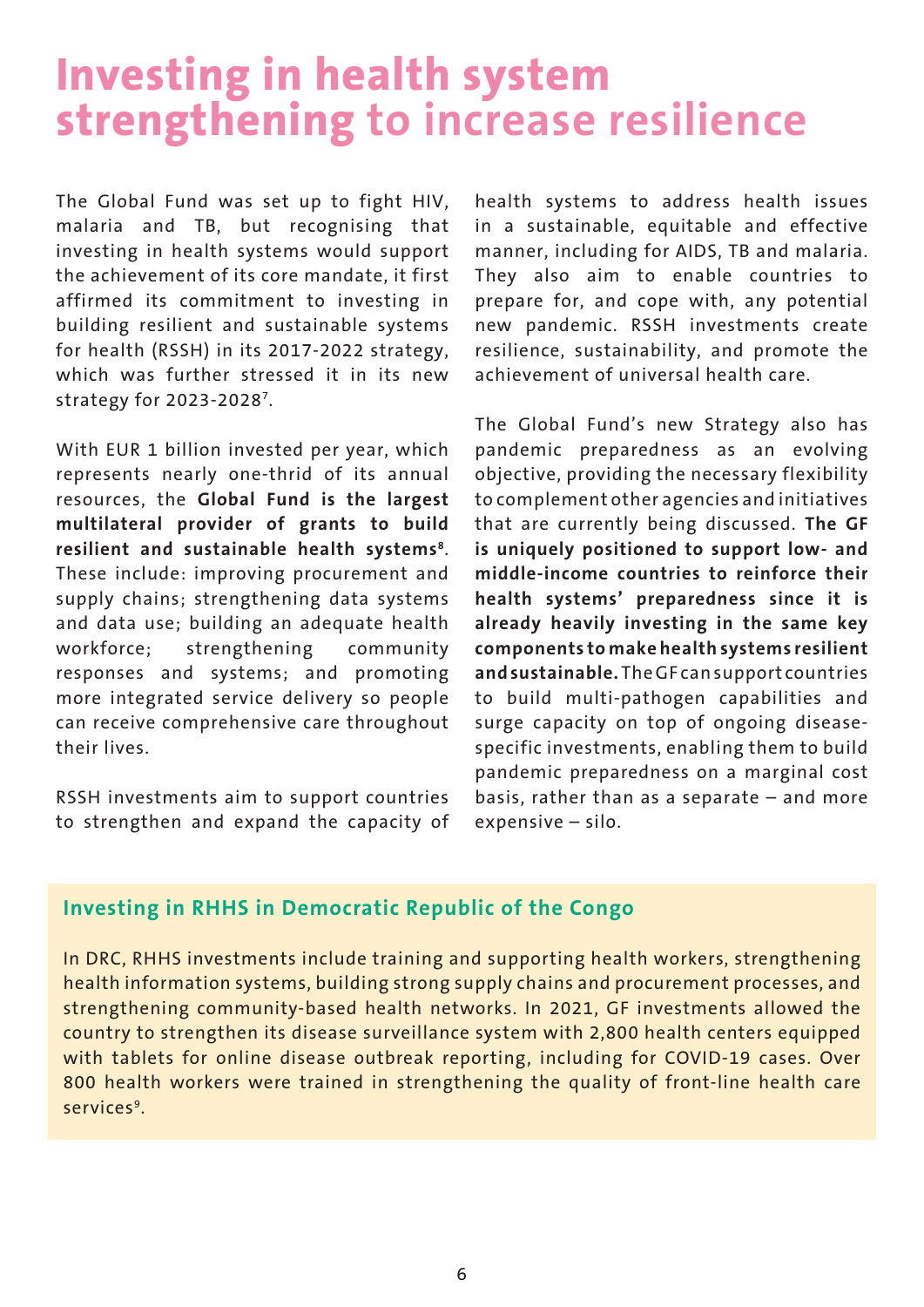## **Conclusion**

**The Global Fund is the only international mechanism created specifically to fight the deadliest infectious diseases, by putting people at the center and focusing on reaching those furthest behind, including in the most fragile contexts. The Global Fund's strong relationship with supporting countries, its credibility at the local level, its expertise, adaptability, and** 

**flexibility, makes it one of the best performing global initiatives and the world's largest pooled fund for global health. Throughout its 20 years of existence, the GF has saved over 44 million lives and supported countries to build long-term sustainable health systems.**

**Contacts** Global Health Advocates : Tarita Baldan tbaldan@ghadvocates.org

Aidsfonds : Kasia Lemanska klemanska@aidsfonds.nl **Photo credits** Page 3: The Global Fund / Jiro Ose Page 5: The Global Fund/Nana Kofi Acquah

Whatever

**akes** 

**June 2022**